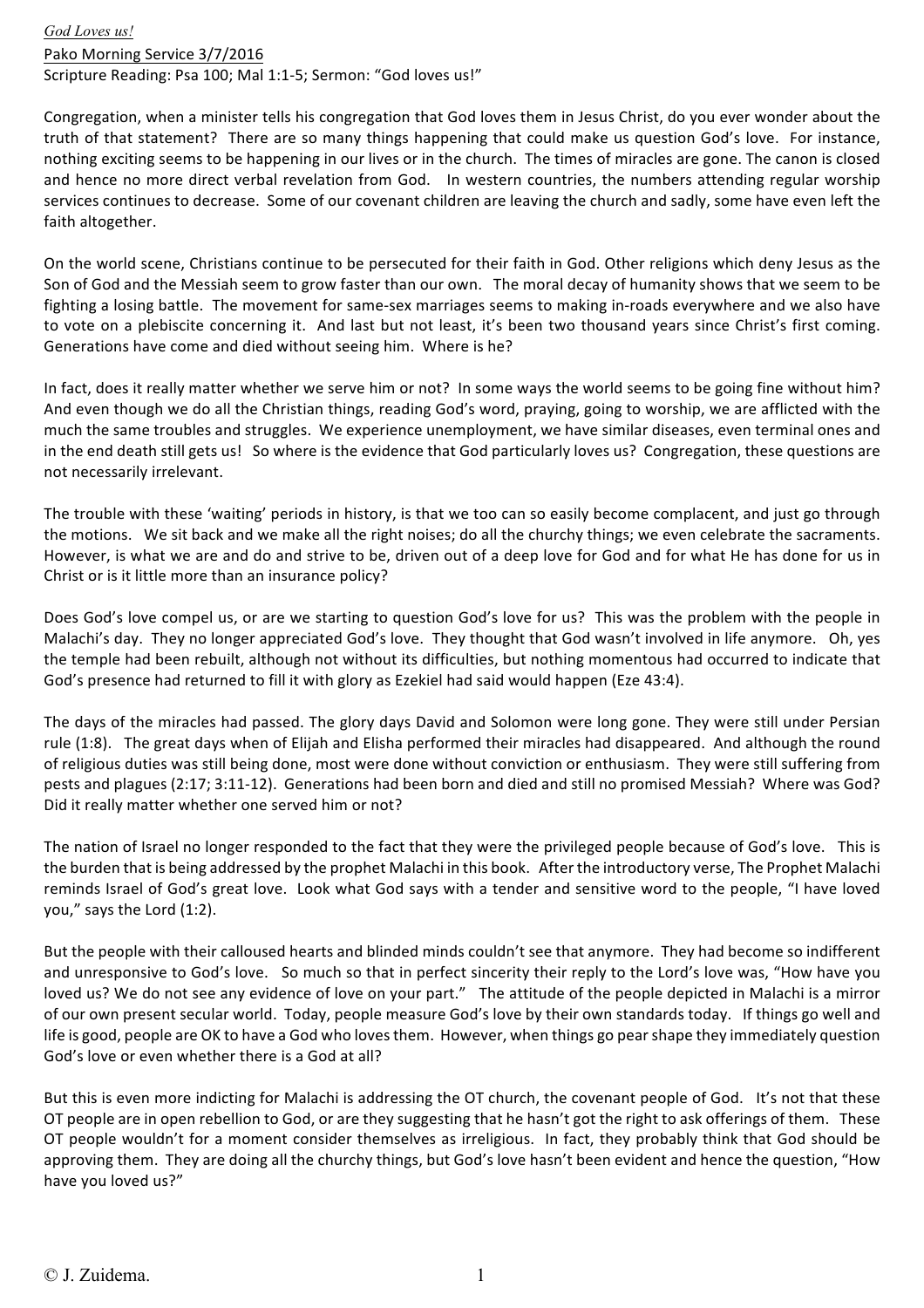## *God Loves us!*

And God answers their question by reminding them that He has loved them from the very beginning. He demonstrates this by first focussing on his choice of Jacob, and secondly, by not choosing Esau. And the answer God gives is based on unquestionable historical events and facts. Let's have a look at these two demonstrations of God's love for his people.

1) First, by choosing Jacob. (1:2). "Is not Esau Jacob's brother?' says the Lord. 'Yet I have loved Jacob..." (1:2). The Hebrew word for "loved" has an emphasis on election, although emotion is involved. It is to remind the self-righteous, critical citizens of Jerusalem of the unmerited and therefore electing love of God! They had the audacity to demand God show them that he loved them, utterly disregarding their unique status as His elect people.

By human standards, Esau had more right of entering into the blessing of the covenant made with Abraham than Jacob ever did. Esau was the elder brother, yet God loved and chose Jacob. Jacob wasn't just pulled out of the hat. It wasn't a lucky dip. God's love wasn't blind, rather it was carefully demonstrated. God had given careful thought about his choice of Jacob. God's decision to love Jacob was not based on some warm, fuzzy feeling. Even though there were many other nations more powerful than Israel, God chose Abraham and Isaac and then Jacob to be the father of the Israelite nation.

Scripture says God delighted to love Jacob, along with the other forefathers of Israel (Deut 10:15). Jacob certainly wouldn't have done anything to have deserve it. Matter of fact the choice took place in the womb. When Rebecca inquired of the Lord why the babies jostled in the womb, God replied, "Two nations are in your womb, and two peoples from within you shall be divided; the one shall be stronger than the other, the older shall serve the younger." (ESV Gen 25:23)

If we had known these two men, we probably would have loved Esau and hated Jacob. Jacob was the schemer, the operator, the manipulator, the untrustworthy rascal. We all know the way he deceived his old blind father Isaac for the blessing. Esau on the other hand, was the outdoor man, hearty, open, frank and strong. Yet, God chose to love Jacob, Israel. They had done nothing to deserve this wonderful privilege. And look how they respond to this wonderful love. What utter contempt! "How have you loved us God?"

And God answers their question in the second place, by highlighting that they were chosen rather than Esau. We should not see this as God saying, "I HATE Esau." Rather, God didn't choose him. Matter of fact Esau and his descendants bring God's judgement upon themselves. Esau's and his descendants are examples of those who despise God's grace. That's what Esau did. He despised his birth-right and was willing to sell it for a bowl of soup.

Scripture records for us that the Edomites did not experience God's blessing. They trembled at the news when they heard how God was leading his people during the Exodus (Exo 15:14). David defeated them and took their silver and gold (2 Sam 8:12ff). Esau's descendants who settled in Edom were elated when Judah fell to the Babylonians (Eze 25:12; Obadiah 10-16; Psa 137:7), but Ezekiel speaks of God laying his hand against Edom.

They are a people under the wrath of God. Every time Edom tries to rebuild, God demolishes. The territory and descendants of Edom emerged as a wicked country. God's continued demolition of Edom's empire demonstrates God's love for Israel and that is what Israel needed to appreciate. Israel's enemies will not overcome them for God loves them! In fact, Edom's downfall resulted in God's glorification (vs 5) because it was a testimony to what happens to those who despise and reject God.

God uses this power over Israel's enemies to display his love to his own covenant people. God has loved Israel no more clearly demonstrated by their own restoration from exile, whereas Edom's restoration only ends in destruction. This was God's answer to Israel's contemptible and arrogant question! And God challenges them. Have a look around says God. You are no longer in exile. You are back in your own land, the land that was promised to them when God chose Abraham.

When the returned exiles would contemplate what God has done for them and how he chose them above the Edomites, it would solicit praise. Great is the LORD. Exalted above the territory of Israel. In so many ways, Israel is our object lesson. If God's choice of Israel and his continual love and protection, brings praise to His name, then his choice of us and our wonderful salvation gives us more reason for praise.

God's choice of us and his immeasurable love for us is not related to our behaviour, because we are not that good! God's choice is simply based on His love! We are a specially chosen people, for God has loved us in Jesus Christ even before the foundations were put in place! It's when we don't recognise that anymore, and think we do deserve it, (which is arrogance) that it results in a lack of worship and questioning of God's love. That's when our sacrifices become second rate, our giving decreases, and human relationships degenerate. It's then we start comparing God's love to our our